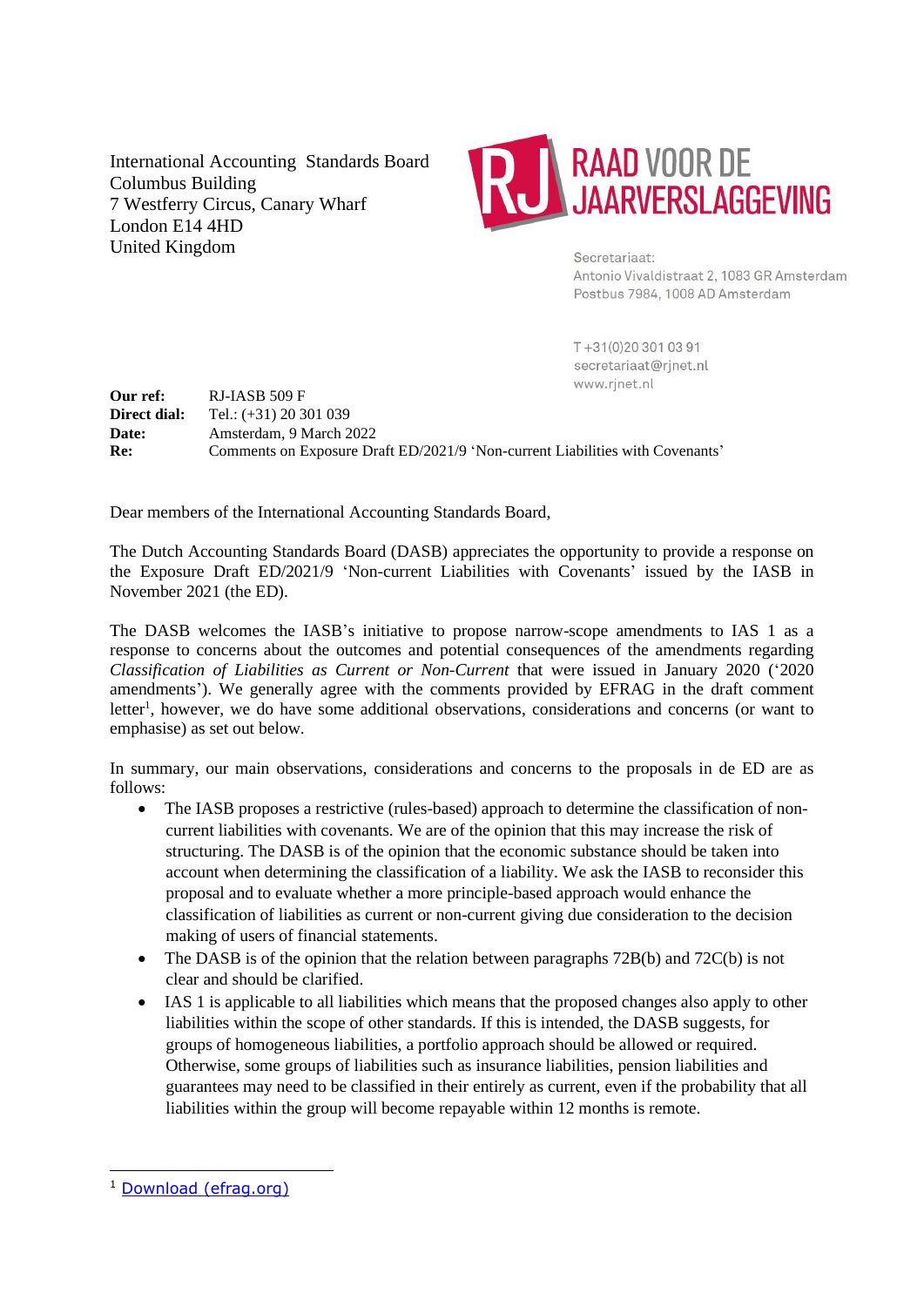- The DASB advises the IASB to opt for cross-referencing between IAS 1 and IFRS 7 in order to require disclosure of this information for those liabilities which are relevant in respect of the company's liquidity risk. This would ensure that the disclosure is added for those liabilities of interest for the users instead of adding boilerplate text about specified conditions in general for all liabilities.
- The DASB agrees with EFRAG's disagreement on the proposal to require a separate presentation on the face of the statements of financial position of the liabilities classified as non-current for which the entity's right to defer settlement for at least twelve months after the reporting period is subject to compliance with specific conditions within 12 months after the reporting period. The DASB prefers classification based on the generic classification of current and non-current liabilities combined with sufficient disclosure requirements instead of a separate presentation.

The DASB's detailed responses to the questions in the ED are provided in Appendix 1. Our comments regarding these questions should not be read without the above observations, considerations and concerns to the proposals in the ED.

Please feel free to contact us if you wish to discuss the contents of this letter.

Yours sincerely,

Gerard van Santen Chairman Dutch Accounting Standards Board

**Appendices** Appendix 1 – Responses to the questions of the ED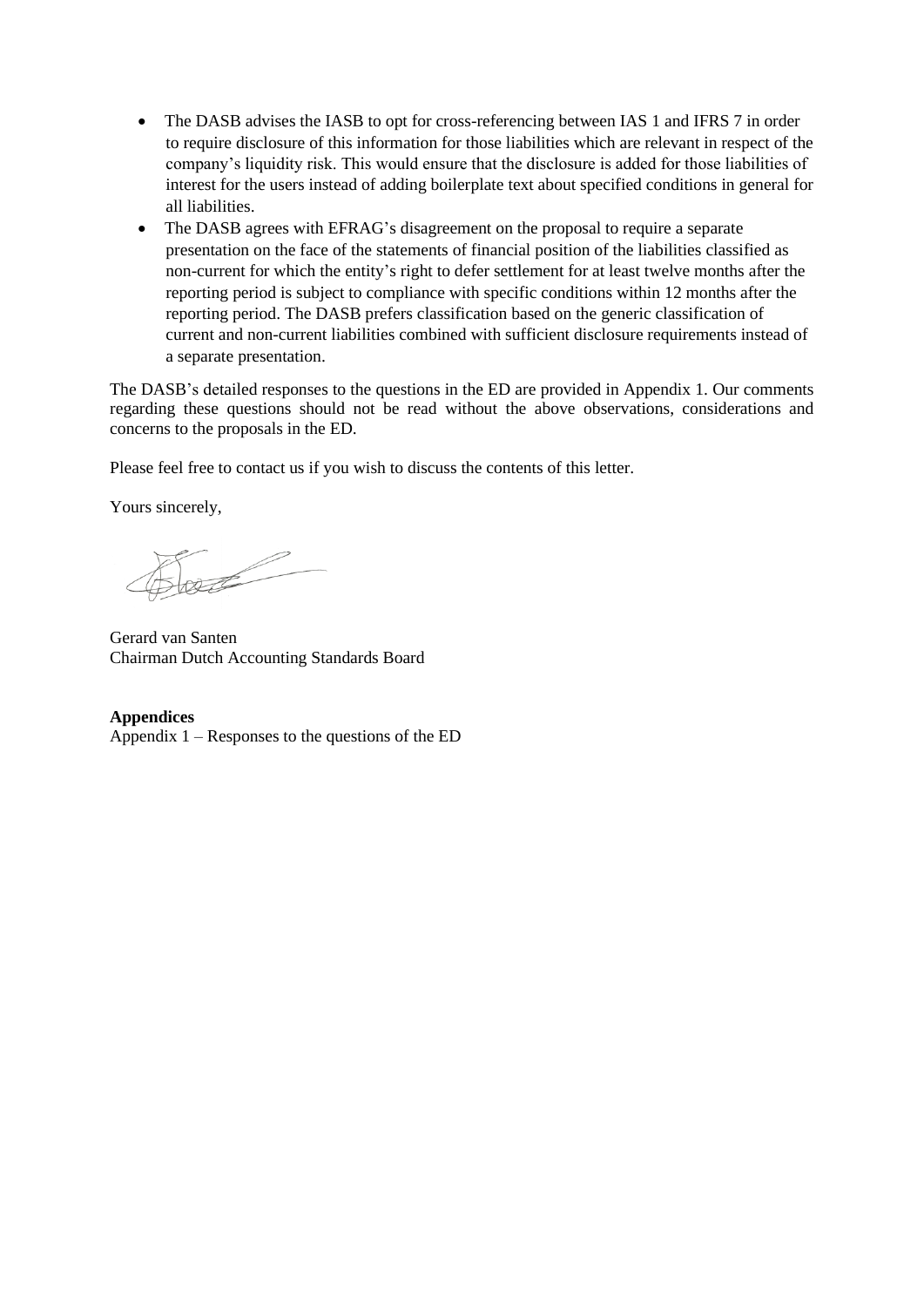# **Appendix 1 – Responses to the questions of the ED**

## **Question 1—Classification and disclosure (paragraphs 72B and 76ZA(b))**

The Board proposes to require that, for the purposes of applying paragraph 69(d) of IAS 1, specified conditions with which an entity must comply within twelve months after the reporting period have no effect on whether an entity has, at the end of the

reporting period, a right to defer settlement of a liability for at least twelve months after the reporting period. Such conditions would therefore have no effect on the classification of a liability as current or non-current. Instead, when an entity classifies a

liability subject to such conditions as non-current, it would be required to disclose information in the notes that enables users of financial statements to assess the risk that the liability could become repayable within twelve months, including:

- a) the conditions (including, for example, their nature and the date on which the entity must comply with them);
- b) whether the entity would have complied with the conditions based on its circumstances at the end of the reporting period; and
- c) whether and how the entity expects to comply with the conditions after the end of the reporting period.

Paragraphs BC15–BC17 and BC23–BC26 of the Basis for Conclusions explain the Board's rationale for this proposal.

Do you agree with this proposal? Why or why not? If you disagree with the proposal, please explain what you suggest instead and why.

### DASB's response

### *Classification*

The IASB proposed a restricted (rules-based) approach in paragraph 72B and 72C to determine the classification of non-current liabilities subject to specified conditions. We are of the opinion that this may increase the risk of structuring. For instance, a change in covenant testing date from December  $31, 202x$  to January 2,  $202x+1$  could result in a classification of a liability as non-current as of December 31, 202x, even if it is clear that the company will not meet the covenants as at January 2,  $202x+1$ . Therefore, the DASB is of the opinion that the economic substance should be taken into account when determining the classification of a liability. We ask the IASB to reconsider this proposal and to evaluate whether a more principle-based approach would enhance the classification of liabilities as current or non-current, giving due consideration to the decision making of users of financial statements.

In addition, we are of the opinion that the relation between paragraph 72B(b) and 72C(b) is not clear. Paragraph 72B(b) arranges that a loan should classify as non-current if the company is required to comply with specified conditions within 12 months after the balance sheet date. Paragraph 72C(b) however states that if there is an uncertain future event within 12 months after the balance sheet date which could not be affected by the company's actions, a liability should be classified as current. The unclarity arises when an event is not affected by the company's actions, but does affect compliance with specified loan conditions. The DASB asks to IASB to further clarify this relation or change the proposed amendments on this matter (the DASB however does not support the alternative wording for 72C (b) as proposed by EFRAG in paragraph 15, as it does not provide the clarification that is necessary either).

The DASB further wants to highlight that IAS 1 is applicable to all liabilities which means that the proposed changes also apply to other liabilities within the scope of other standards. If this is intended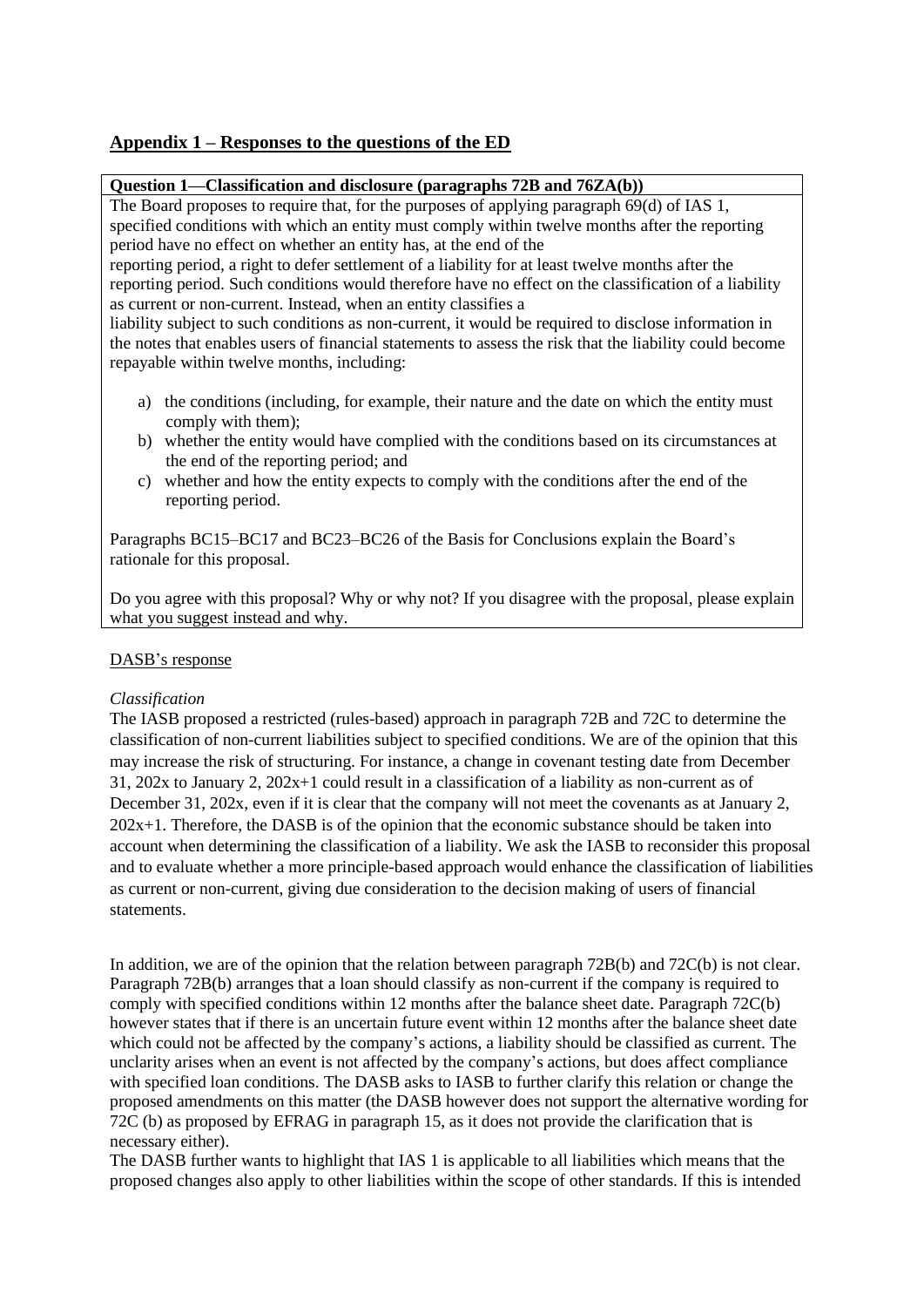the DASB suggests that, for groups of homogeneous liabilities, a portfolio approach should be allowed or required. Otherwise, some groups of liabilities such as insurance liabilities, pension liabilities and financial guarantees may need to be classified in their entirely as current, even if the probability that all liabilities within the group will become repayable within 12 months is remote.

# *Disclosure*

The DASB is of the opinion that disclosure is a key element to inform the users of the financial statements about the specified conditions to be met within twelve months after the balance sheet date in order to defer settlement of the liability for at least twelve months after the balance sheet date.

The DASB therefore supports the requirement to disclose the required information as mentioned in question 1 part b.) and c.). However, the DASB advises the IASB to opt for cross-referencing between IAS 1 and IFRS 7 in order to require disclosure of this information for those liabilities which are relevant in respect of the company's liquidity risk. This would ensure that the disclosure is added for those liabilities of interest for the users instead of adding boilerplate text about specified conditions in general for all liabilities. In our opinion, this would result in relevant disclosures about the risk of not meeting the specified conditions within twelve months after balance sheet date including the potential impact on the going concern assessment of the company.

# **Question 2—Presentation (paragraph 76ZA(a))**

The Board proposes to require an entity to present separately, in its statement of financial position, liabilities classified as non-current for which the entity's right to defer settlement for at least twelve months after the reporting period is subject to compliance with specified conditions within twelve months after the reporting period.

Paragraphs BC21–BC22 of the Basis for Conclusions explain the Board's rationale for this proposal.

Do you agree with this proposal? Why or why not? If you disagree with the proposal, do you agree with either alternative considered by the Board (see paragraph BC22)? Please explain what you suggest instead and why.

# DASB's response

The DASB agrees with EFRAG's disagreement on the proposal of the IASB to require an entity to present separately, in its statement of financial position, liabilities classified as non-current for which the entity's right to defer settlement for at least twelve months after reporting period is subject to compliance with specified conditions within twelve months after the reporting date. The DASB considers that this will not result in more useful information as we expect that many liabilities will be captured in this category as most liabilities contain specified conditions. In our opinion, a separate presentation of a small group of non-current liabilities that would not be subject to specific conditions will not be useful for investors and it creates a risk of obscuring relevant information. The DASB prefers classification based on the generic classification of current and non-current liabilities combined with sufficient disclosure requirements instead of a separate presentation.

The DASB could sympathize with a proposal to present some liabilities separately. However, given the aforementioned concerns, the requirement should be further elaborated. For example, perhaps for liabilities with financial and/or non-financial conditions of which there is a reasonable uncertainty that the entity is not able to meet the conditions. Then this separate line item in the balance sheet would provide information to users and function as a highlight to encourage users of the financial statements to read the disclosures, including the disclosure requirements of paragraph 76ZA. In the opinion of the DASB adequate disclosure requirements are key to provide relevant information about the terms and conditions of liabilities to the users of the financial statements.